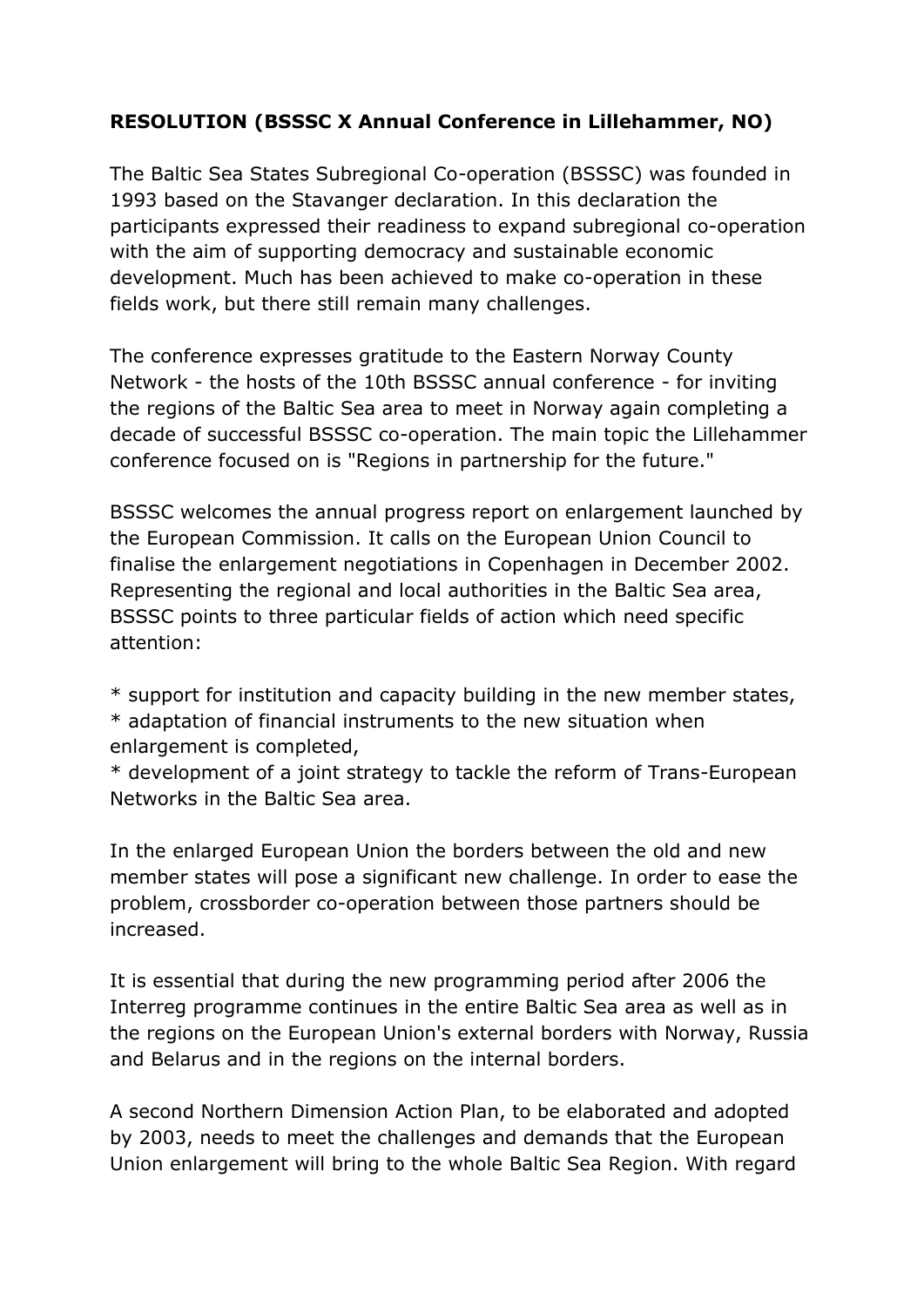to this, as well as to other policies of the European Union, the BSSSC points to the fact that implementation to a large extent is a task to be achieved by regional and local actors. They offer their capacities and expertise in areas such as cross-border co-operation, regional and business development, health care and social services, information society and other sectors. Thus, BSSSC calls for active involvement of the subnational actors in the whole process, from development to implementation of the new Northern Dimension Action Plan - on the European Union level as well as within the states concerned.

In particular the BSSSC calls for:

\* the provision of constructive and valuable instruments to meet the need of "Capacity Building" at regional and local level in the new member states as well as in Russian border regions. This could be achieved by programmes like "twinning" arrangements,

\* the opening up of Interreg A cooperation as well for "tripartite" projects, facilitating multilateral cooperation across the Baltic Sea at the regional and local level and better co-ordination between INTERREG-A and TACIS by formulating regional sub-programmes for the Tacis programme. \* The inclusion of measures to promote a sustainable development also for the Arctic areas.

BSSSC pays particular attention to the future development of the Kaliningrad Oblast as a pilot region for cooperation between the European Union and Russia. The Kaliningrad issue is crucial for the stability of the Baltic Sea Region. BSSSC expresses its full support for the progress that has been made during the last days on this issue.

BSSSC welcomes the initiatives already taken by Baltic Sea Region countries and the European Union to secure the base of economic development in the Baltic Sea Region. However, BSSSC asks further work to be done in relation to:

\* developing the Baltic Sea Region infrastrucure including "Seamotorways",

\* improving the border crossing and especially securing access to the Russian regions with a focus on Kalinigrad,

\* improving the legal framework for economic co-operation,

\* securing the development of a sustainable economic environment in both urban and rural regions,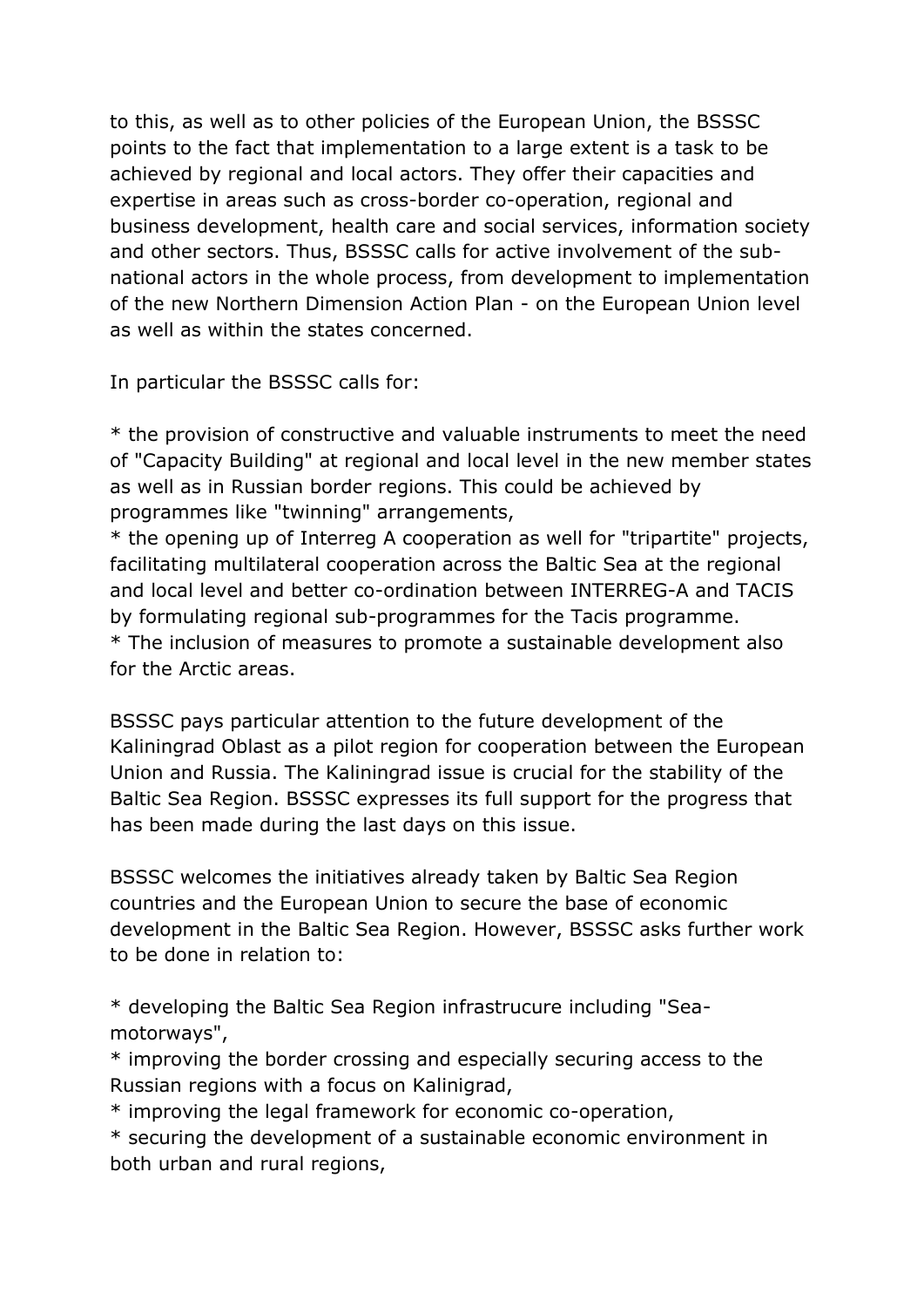\* securing local and regional capacity to support economic development through the establishment and management of institutions needed to create a dynamic climate for further development,

\* improving maritime safety and security

The World Summit on Sustainable Development in Johannesburg underlined the importance of an ambitious world wide process to implement Agenda 21 based on the concept of global justice. BSSSC presented its support to sustainable development through Baltic 21 at the summit. BSSSC will continue contributing to the implementation of Baltic 21. The conference underlines the importance of a cross-sectoral approach as shown during the BSSSC workshop in Kiel in January 2002 and calls upon Baltic Sea Regions to implement this framework through concrete projects and initiatives. BSSSC invites other organisations within the Baltic Sea region to participate in this work.

The Conference wants the Baltic Sea Region to be free from all forms of organised crime, corruption and terrorism.

At the 10th annual conference BSSSC has provided a forum for Baltic Sea youth leaders and has founded a BSSSC youth co-ordinators network. Youth representatives from Baltic Sea regions demand more attention and support for European youth policies. BSSSC calls for more support for international youth programmes by EU, national governments and regional authorities.

It is important for the future of the Baltic Sea region as a whole, as well as for European democratic development and integration, to strengthen European youth policy at local and regional levels. Providing young people and youth leaders with better opportunities of international exchange programmes and giving them the possibility of functioning actively in the decision making processes, will support them in taking over the responsibility as political, social and economic leaders within the Baltic Sea region.

In the enlarged Europe it is essential to increase the role of the subnational authorities, who will be partners in the decision making processes. Therefore the conference welcomes the increasing awareness of this need on the part of the European Commission and it supports plans for reinforced consultation and dialogue with those authorities as well as with the civil society, one aspect of which is also the involvement of the